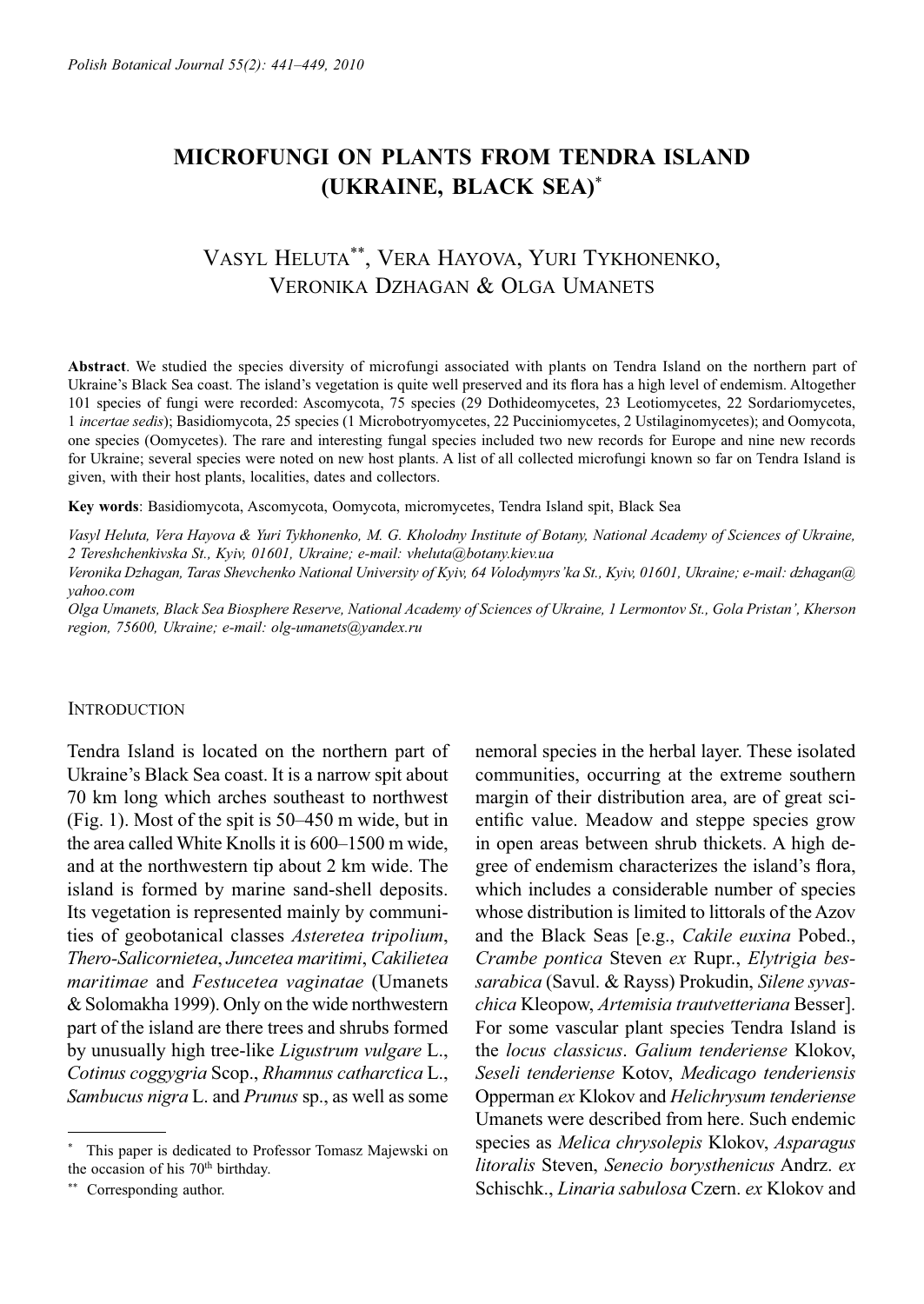**YAHORLYK** TENDRA SPIT

**Fig. 1**. Collection localities on Tendra Island. 1 – Tendra lighthouse, 2 – Abandoned boat, 3 – White Knolls, 4 – Ranger post, 5 – Austrian beacon.

*Otites artemisetorum* Klokov are listed in the *European Red List of Globally Threatened Animals and Plants* (Anonymous 1991), and 11 species listed in the 'Red Book of Ukraine' (Anonymous 2009).

For a long time the island was difficult to access due to its remoteness and the special state border regime of the area. Unlike similar coastal maritime territories in Ukraine, Tendra Island has maintained a high level of species diversity, and for this reason it attracts the interest of many biologists from various fields. Before our research, however, the fungi of this area were almost unknown. There was a single publication with two species of fungi reported from the island: *Erysiphe limonii* and *Tranzscheliella hypodytes* (as *Ustilago hypodytes*) (Umanets 2005). Information about several species found during our observations of *Ephedra distachya* was published recently (Hayova & Minter 2009a–g; Hayova 2010). Here we report our more detailed examination of phytotrophic fungi in this unique area.

### MATERIALS AND METHODS

The main field studies took place at the end of May 2007. In addition, several samples of fungi were collected by O. Umanets (17 July 2003 and 2–11 August 2005) and V. Dzhagan (1–2 May 2009). The collection sites were as follows: northern vicinity of Tendra lighthouse (area north and west of 46°19′N/31°31′E); part of the spit adjacent to an abandoned research vessel, the *Mgla* (46°15′N/31°36″E), area called White Knolls (46°15′N/31°40′E), area near Nature Reserve ranger post (46°14′N/31°38′E), and area near Austrian beacon  $(46°13'N/31°47'E)$  (Fig. 1). Except for the first area, the surveyed areas are located within the Black Sea Biosphere Reserve. In the list of fungi collection localities, for brevity the areas are referred to as Tendra lighthouse, abandoned boat, White Knolls, ranger post and Austrian beacon, respectively.

Light microscope preparations were examined. Identifications, species taxonomy and nomenclature are based on numerous mycological sources (e.g., Majewski 1977, 1979; Dennis 1978; Sutton 1980; Braun 1987, 1995; Heluta 1989; Ellis & Ellis 1997). The collected materials are stored in the National Herbarium of the M. G. Kholodny Institute of Botany, National Academy of Sciences of Ukraine (KW).

The list of species is arranged taxonomically following Kirk *et al.* (2008); taxa within families are listed in alphabetical order. Author citations are given according to Kirk and Ansell (1992). For each species of fungus the following information is provided: scientific name, host plant, locality, date and collector(s).

### RESULTS AND DISCUSSION

In total, 101 species were recorded on Tendra Island. Most of them are true fungi and are associated with plants. Ascomycota are presented by 75 species (29 Dothideomycetes, 23 Leotiomycetes, 22 Sordariomycetes, 1 *incertae sedis*) and Basidiomycota by 25 species (1 Microbotryomycetes, 22 Pucciniomycetes, 2 Ustilaginomycetes). Only one species of fungus-like (chromistan) organisms was found – *Albugo candida* (Oomycota, Oomycetes).

Most of the collected species are common in Ukraine. Some are rare, and some are new records for the country or are registered on new host plants. For example, an interesting record is *Albugo candida* on *Crambe pontica*, a European-Mediterranean littoral representative of Brassicaceae, listed in the 'Red Book of Ukraine' (Anonymous 2009). Previously this fungus was unknown on representatives of *Crambe* L. in Ukraine. Another species, *Pleospora dura* var. *dura* Niessl., was collected on remnants of *C*. *pontica*, also a new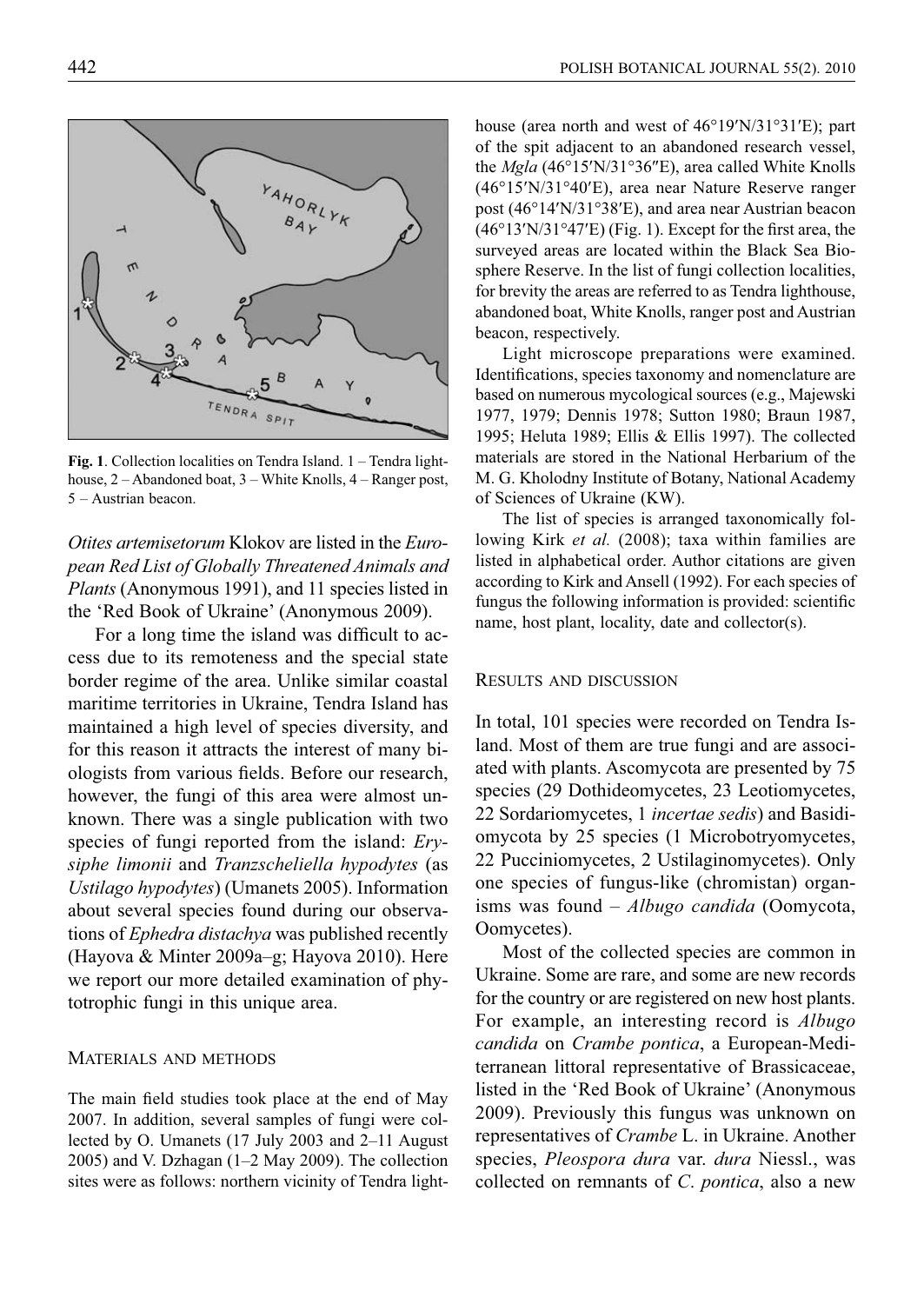host plant in Ukraine. *Erysiphe buhrii*, *E. lycopsidis* and *Golovinomyces valerianae* are quite rare species of powdery mildew. *Anisantha tectorum*, *Onosma borysthenica* (*O. arenaria* p.p.) and *Carduus thoermeri* were recorded as host plants of powdery mildew fungi for the first time in Ukraine. The last two species are apparently new hosts globally, as they are not mentioned in Amano's (1986) monograph.

Some host plants, for example *Ephedra distachya*, are rare in Ukraine and usually occupy threatened habitats. In our observations on the Tendra Island spit, 10 species of fungi were recorded on *E. distachya.* For most of them it is the only plant on which these species are known to occur in Ukraine. Eight species of fungi collected on *E. distachya* were reported for the first time in Ukraine: *Aposphaeria ephedrae*, *Teichospora ephedrae*, *Cucurbitaria ephedricola*, *Camarosporium ephedrae*, *Lophiostoma ephedrae*, *Macrophoma ephedrae*, *Microsphaeropsis ephedrina*, and *Pleospora ephedrae*. The first two were newly recorded in Europe (Hayova & Minter 2009a–f; Hayova 2010). A new record for Ukraine is *Melanotaenium cingens*, a smut fungus collected on *Linaria genistifolia*. The infection of *Holosteum umbellatum* by the rare species *Microbotryum holostei* found in the host's stamina and ovaries is epiphytotic. It is the second record of the fungus in Ukraine.

Below is a list of phytotrophic microfungi known up to now on Tendra Island.

CHROMISTA OOMYCOTA **OOMYCETES** Albuginales Albuginaceae

### *Albugo candida* (Pers.) Roussel

On *Crambe pontica* Steven *ex* Rupr.: White Knolls, 2 May 2009, *leg. V. Dzhagan*. On *Syrenia cana* (Piller & Mitterp.) Simonk.: Ranger post, 1 May 2009, *leg. V. Dzhagan*.

FUNGI ASCOMYCOTA *Incertae sedis*

### *Wojnowicia ephedrae* Hollós

On *Ephedra distachya* L.: White Knolls, 22 May 2007, *leg. V. Hayova* (Hayova & Minter 2009g).

## DOTHIDEOMYCETES

Botryosphaeriales *Incertae sedis*

### *Camarosporium elaeagni* Potebnia

On *Elaeagnus angustifolia* L.: Tendra lighthouse, 27 May 2007, *leg. V. Hayova*.

### *Camarosporium ephedrae* Cooke & Massee

On *Ephedra distachya* L.: White Knolls, 22 May 2007, *leg. V. Hayova*.; Austrian beacon, 23 May 2007, *leg. V. Hayova*; Ranger post, 24 May 2007, *leg. V. Hayova* (Hayova 2010).

### *Camarosporium incrustans* (Sacc.) Sacc.

On *Cotinus coggygria* Scop.: Tendra lighthouse, 26 May 2007, *leg. V. Hayova*.

## *Camarosporium syringae* Cooke & Massee

On *Syringa vulgaris* L.: Tendra lighthouse, 25 May 2007, *leg. V. Hayova*.

### Botryosphaeriaceae

#### *Botryosphaeria obtusa* (Schwein.) Shoemaker

On *Pyrus communis* L.: Ranger post, 25 May 2007 (anamorph), *leg. V. Hayova*. On *Malus domestica* Borkh.: Tendra lighthouse, 26 May 2007 (anamorph), *leg. V. Hayova*.

### *Diplodia mamillana* Fr.

On *Swida australis* Pojark. *ex* Grossh.: Tendra lighthouse, 26 May 2007, *leg. V. Hayova*.

### *Diplodia rhois* Sacc.

On *Cotinus coggygria* Scop.: Tendra lighthouse, 26 May 2007, *leg. V. Hayova*.

#### *Diplodia syringae* Auersw.

On *Syringa vulgaris* L.: Tendra lighthouse, 25 May 2007, *leg. V. Hayova*.

### *Macrophoma ephedrae* Gonz. Frag.

On *Ephedra distachya* L.: White Knolls, 22 May 2007, *leg. V. Hayova* (Hayova & Minter 2009d).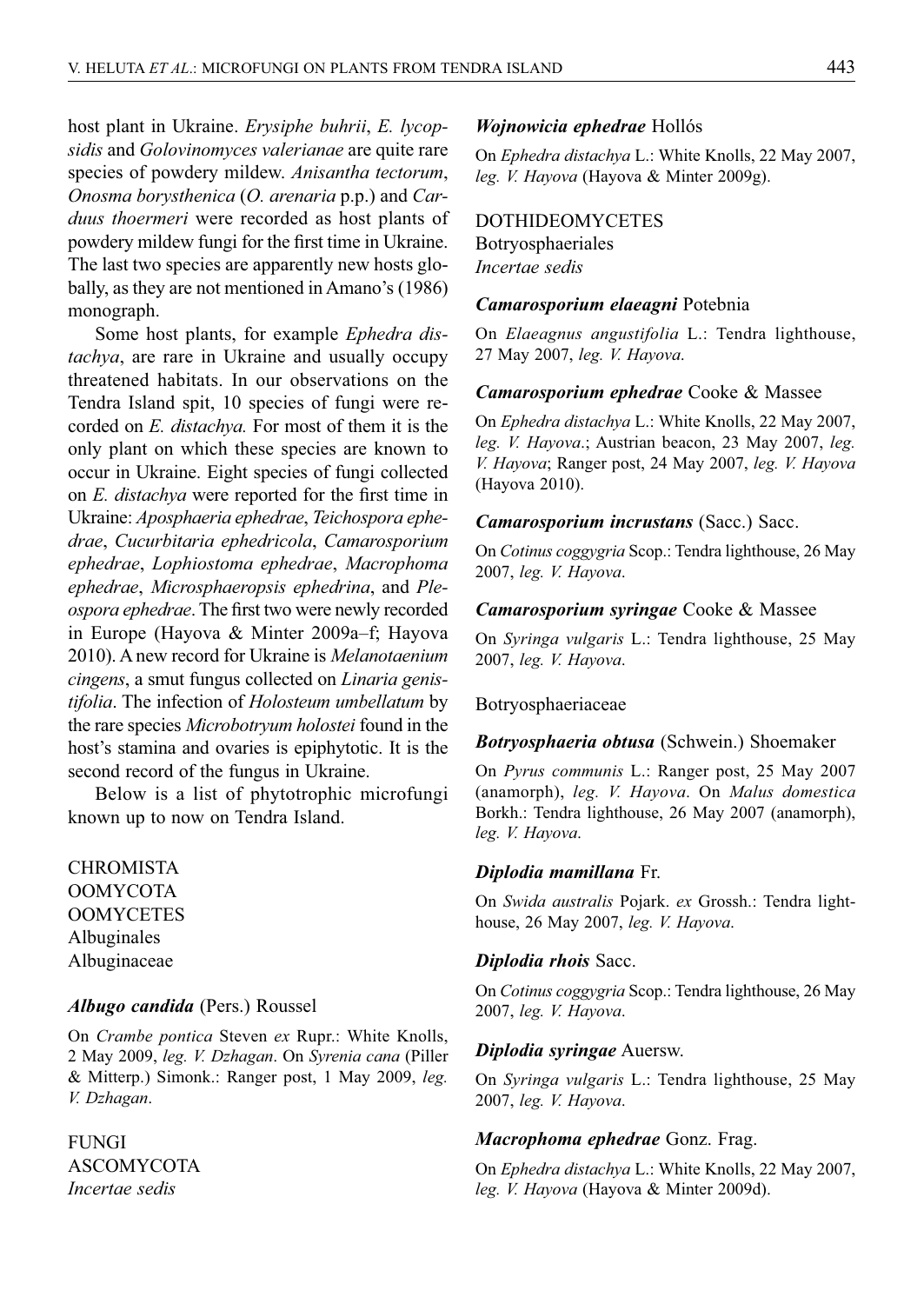# *Microdiplodia elaeagni* Potebnia

On *Elaeagnus angustifolia* L.: Ranger post, 24 May 2007, *leg. V. Hayova*.

Hysteriales Hysteriaceae

# *Hysterium angustatum* Alb. & Schwein.

On *Elaeagnus angustifolia* L.: Tendra lighthouse, 26 May 2007, *leg. V. Hayova*.

Patellariales Patellariaceae

# *Patellaria atrata* (Hedw.) Fr.

On *Artemisia trautvetteriana* Besser: Tendra lighthouse, 24 May 2007, *leg. V. Hayova*; Ranger post, 1 May 2009, *leg. V. Dzhagan*.

Pleosporales *Incertae sedis*

# *Phoma pomorum* Thüm.

On *Prunus* sp.: Ranger post, 24 May 2007, *leg. V. Hayova*.

# Cucurbitariaceae

# *Cucurbitaria ephedricola* Esfand.

On *Ephedra distachya* L.: White Knolls, 22 May 2007, *leg. V. Hayova*. This is the second record for Europe, as it was known before only from Georgia and Iran (Hayova & Minter 2009b; Hayova 2010).

# Dacampiaceae

# *Teichospora ephedrae* Esfand.

On *Ephedra distachya* L.: Ranger post, 24 May 2007, *leg. V. Hayova.* This is a new record for Europe; the species was previously reported from Asia (Iran, Kazakhstan, Turkmenistan, Uzbekistan) (Hayova & Minter 2009f; Hayova 2010).

# Didymosphaeriaceae

# *Didymosphaeria oblitescens* Fuckel

On *Rosa corymbifera* Borkh.: Tendra lighthouse, 26 May 2007, *leg. V. Hayova*.

Leptosphaeriaceae

# *Leptosphaeria acuta* (Moug. & Nestl.) P. Karst.

On *Xanthium* sp.: Ranger post, 1 May 2009, *leg. V. Dzhagan* [soc. *Phoma acuta* (Hoffm.) Fuckel]. On *Urtica urens* L.: Ranger post, 1 May 2009, *leg. V. Dzhagan* [soc. *Calloria neglecta* (Lib.) B. Hein].

# *Leptosphaeria agnita* (Desm.) Ces. & De Not.

On *Artemisia trautvetteriana* Besser: Ranger post, 1 May 2009, *leg. V. Dzhagan*.

# *Leptosphaeria doliolum* (Pers.) Ces. & De Not.

On *Eryngium maritimum* L.: Austrian beacon, 23 May 2007, *leg. V. Hayova*.

# Lophiostomataceae

*Lophiostoma angustilabrum* var. *crenatum* (Pers.) Chesters & A. E. Bell

On *Artemisia trautvetteriana* Besser: Ranger post, 24 May 2007, *leg. V. Hayova*; 1 May 2009, *leg. V. Dzhagan*.

# *Lophiostoma compressum* (Pers.) Ces. & De Not.

On unidentified wood: Austrian beacon, 23 May 2007, *leg. V. Hayova*. On *Artemisia trauttvetteriana* Besser: Tendra lighthouse, 24 May 2007, *leg. V. Hayova*.

# *Lophiostoma ephedrae* Hollós

On *Ephedra distachya* L.: White Knolls, 22 May 2007, *leg. V. Hayova* (Hayova & Minter 2009c; Hayova 2010).

# *Lophiostoma nucula* (Fr.) Ces. & De Not.

On unidentified wood: Austrian beacon, 23 May 2007, *leg. V. Hayova.* On bark of unidentified wood: Ranger post, 24 May 2007, *leg. V. Hayova*.

# *Lophiostoma quadrinucleatum* P. Karst.

On *Prunus* sp.: Tendra lighthouse, 26 May 2007, *leg. V. Hayova*. On *Cotinus coggygria* Scop.: Tendra lighthouse, 26 May 2007, *leg. V. Hayova*.

# Melanommataceae

# *Aposphaeria ephedrae* Kravtzev

On *Ephedra distachya* L.: White Knolls, 22 May 2007, *leg. V. Hayova.* This is the first record for Europe and the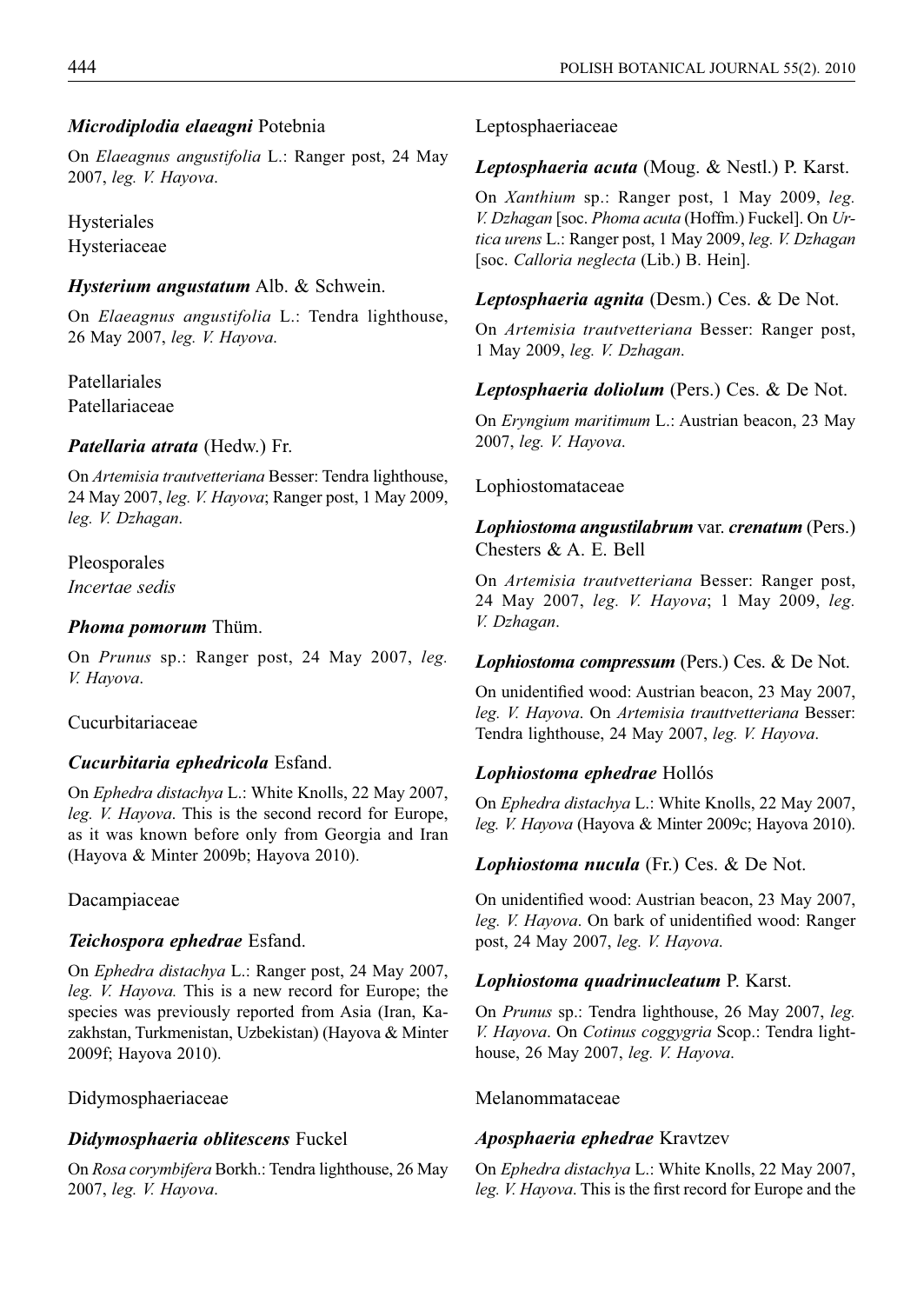second location for this species, after its collection from Kazakhstan (Hayova & Minter 2009a; Hayova 2010).

## Montagnulaceae

# *Microsphaeropsis ephedrina* (Grove) Hayova & Minter

On *Ephedra distachya* L.: White Knolls, 22 May 2007, *leg. V. Hayova* (Hayova & Minter 2009e).

## *Microsphaeropsis olivacea* (Bon.) Höhn.

On *Prunus* sp.: Ranger post, 24 May 2007, *leg. V. Hayova*.

### Pleosporaceae

### *Pleospora dura* var. *dura* Niessl

On *Crambe pontica* Steven *ex* Rupr.: White Knolls, 2 May 2009, *leg. V. Dzhagan*.

## *Pleospora ephedrae* Fabre

On *Ephedra distachya* L.: White Knolls, 22 May 2007, *leg. V. Hayova*.

LEOTIOMYCETES Erysiphales

Erysiphaceae

### *Blumeria graminis* (DC.) Speer

On *Anisantha tectorum* (L.) Nevski: Tendra lighthouse, 26 May 2007, *leg. V. Heluta*. On *Elytrigia repens* (L.) Nevski: Tendra lighthouse, 26 May 2007, *leg. V. Heluta*. On *Poa trivialis* L. var. *semineutra* W. & K. Griseb.: Tendra lighthouse, 26 May 2007, *leg. V. Heluta*. On *Sclerochloa dura* (L.) P. Beauv.: Tendra lighthouse, 26 May 2007, *leg. V. Heluta*.

### *Erysiphe buhrii* U. Braun

On *Melandrium album* (Mill.) Garcke: Tendra lighthouse, 27 May 2007, *leg. V. Heluta*.

### *Erysiphe convolvuli* DC.

On *Convolvulus lineatus* L.: Tendra lighthouse, 26 May 2007, *leg. V. Heluta*.

### *Erysiphe euonymi* DC.

On *Euonymus odessana* Klokov (*E. czernjaëvii* Klokov p.p.): Tendra lighthouse, 26 May 2007, *leg. O. Umanets*; ibid., 2 May 2009, *leg. V. Dzhagan*.

## *Erysiphe friesii* (Lév.) U. Braun & S. Takam.

On *Rhamnus cathartica* L.: Tendra lighthouse, 4 Aug. 2005, *leg. O. Umanets*.

## *Erysiphe heraclei* DC.

On *Anthriscus nemorosa* (M. Bieb.) Spreng.: Tendra lighthouse, 26 May 2007, *leg. V. Heluta*.

## *Erysiphe limonii* L. Junell

On *Limonium caspium* (Willd.) Gams: White Knolls, 17 July 2003, *leg. K. & O. Umanets* (Umanets 2005). On *L. meyeri* (Boiss.) O. Kuntze: White Knolls, 17 July 2003, *leg. K. & O. Umanets* (Umanets 2005); ibid., 2 May 2009, *leg. V. Dzhagan*.

## *Erysiphe lycopsidis* R. Y. Zheng & G. Q. Chen

On *Onosma borysthenica* Klokov: Ranger post, 3 Aug. 2005, *leg. O. Umanets*.

## *Golovinomyces biocellatus* (Ehrenb.) Heluta

On *Nepeta cataria* L.: Tendra lighthouse, 26 May 2007, *leg. V. Heluta*.

### *Golovinomyces cynoglossi* (Wallr.) Heluta

On *Asperugo procumbens* L.: Tendra lighthouse, 26 May 2007, *leg. V. Heluta*. On *Buglossoides arvensis* (L.) I. M. Johnst.: Tendra lighthouse, 26 May 2007, *leg. O. Umanets*; Ranger post, 1 May 2009 (epiphytoty), *leg. V. Dzhagan. On Cynoglossum officinale* L.: Tendra lighthouse, 26 May 2007, *leg. V. Heluta*.

## *Golovinomyces depressus* (Wallr.) Heluta

On *Carduus thoermeri* Weinm.: Tendra lighthouse, 26 May 2007, *leg. V. Heluta*.

### *Golovinomyces valerianae* (Jacz.) Heluta

On *Valeriana stolonifera* Czern.: Tendra lighthouse, 26 May 2007, *leg. Y. Tykhonenko & O. Umanets*.

## *Neoerysiphe galeopsidis* (DC.) U. Braun

On *Ballota nigra* L.: Tendra lighthouse, 26 May 2007, *leg. O. Umanets & V. Heluta*.

### *Neoerysiphe galii* (S. Blumer) U. Braun

On *Galium spurium* L.: Tendra lighthouse, 26 May 2007, *leg. V. Heluta*.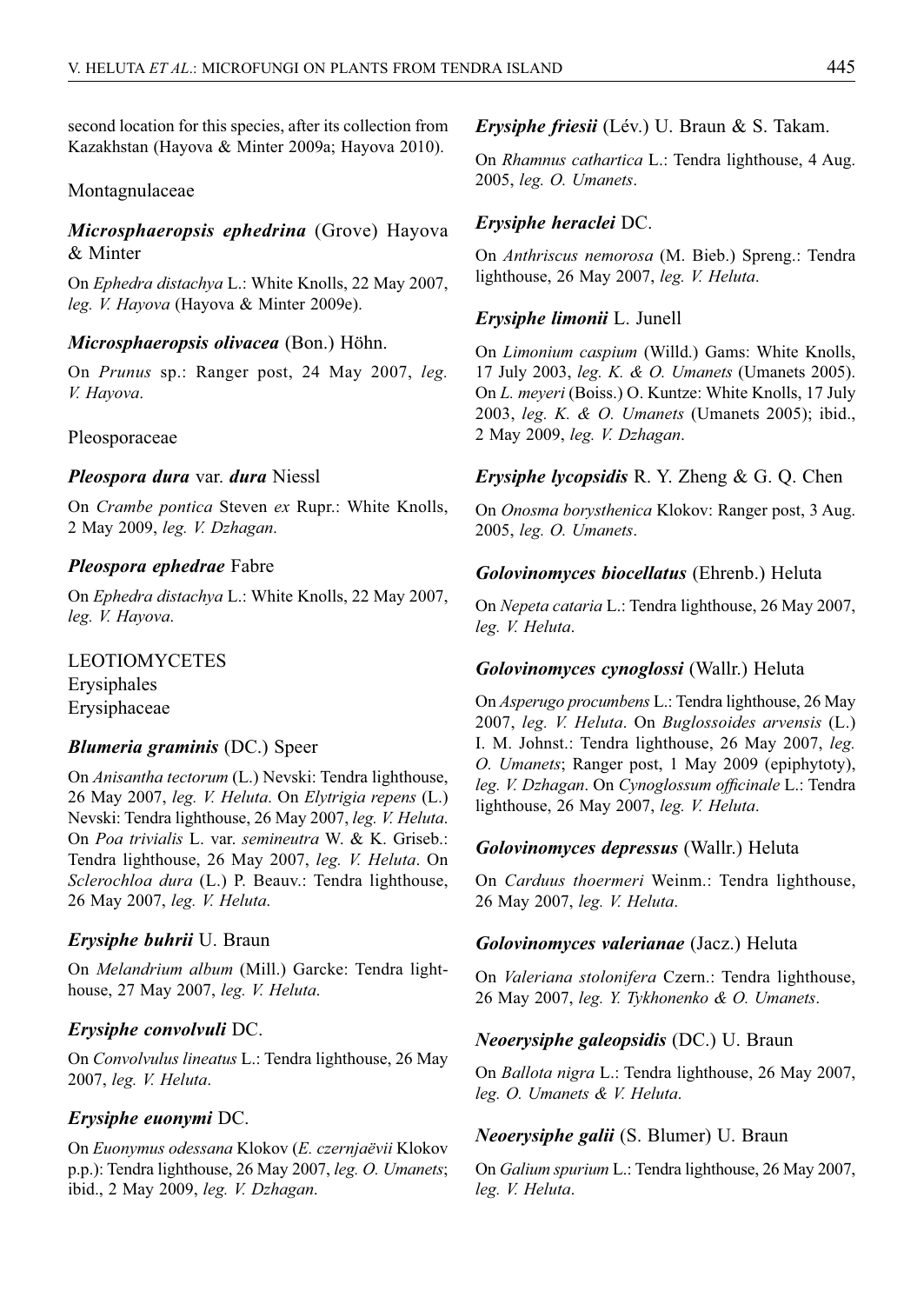## *Phyllactinia mali* (Duby) U. Braun

On *Crataegus* sp.: Tendra lighthouse, 26 May 2007, *leg. V. Heluta*.

## *Podosphaera euphorbiae* (Castagne) U. Braun & S. Takam.

On *Euphorbia seguieriana* Neck.: Tendra lighthouse, 4 Aug. 2005, *leg. O. Umanets*; ibid., 26 May 2007, *leg. V. Heluta*.

# *Podosphaera macularis* (Wallr.) U. Braun & S. Takam.

On *Humulus lupulus* L.: Tendra lighthouse, 26 May 2007, *leg. O. Umanets & V. Heluta*.

## *Podosphaera pannosa* (Wallr.) de Bary

On *Rosa corymbifera* Borkh.: Tendra lighthouse, 11 Aug. 2005, *leg. O. Umanets*; ibid., 26 May 2007, *leg. V. Heluta & O. Umanets*.

Helotiales *Incertae sedis*

## *Calloria neglecta* (Lib.) B. Hein

On *Urtica urens* L.: Ranger post, 1 May 2009 [soc. *Leptosphaeria acuta* (Moug. & Nestl.) P. Karst.], *leg. V. Dzhagan*.

## *Trimmatostroma salicis* Corda

On *Salix rosmarinifolia* L.: Tendra lighthouse, 26 May 2007, *leg. V. Hayova*.

## Dermateaceae

### *Mollisia ligni* (Desm.) P. Karst.

On *Prunus* sp.: Ranger post, 24 May 2007, *leg. V. Hayova*.

## Sclerotiniaceae

### *Amerosporium concinnum* Petr.

On *Ephedra distachya* L.: White Knolls, 22 May 2007, *leg. V. Hayova*.

Rhytismatales Rhytismataceae

# *Lophodermium arundinaceum* (Schrad.) Chevall.

On *Elytrigia elongata* (Host *ex* Beauv.) Nevski: Ranger

post, 24 May 2007, *leg. V. Hayova*. On Gramineae: White Knolls, 2 May 2009, *leg. V. Dzhagan*.

## SORDARIOMYCETES

*Incertae sedis* Glomerellaceae

## *Colletotrichum dematium* (Pers.) Grove

On dead stems: Ranger post, 1 May 2009, *leg. V. Dzhagan*.

Diaporthales Diaporthaceae

## *Diaporthe eres* Nitschke

On *Pyrus communis* L.: Ranger post, 25 May 2007, 24 May 2007 (anamorph), *leg. V. Hayova*.

## *Diaporthe fibrosa* (Pers.) Fuckel

On *Rhamnus cathartica* L.: Tendra lighthouse, 26 May 2007, *leg. V. Hayova*.

## *Diaporthe oncostoma* (Duby) Fuckel

On *Robinia pseudoacacia* L.: Tendra lighthouse, 25 May 2007 (anamorph), *leg. V. Hayova*.

### *Phomopsis viticola* (Sacc.) Sacc.

On *Vitis sylvestris* C. C. Gmel.: Tendra lighthouse, 26 May 2007, *leg. V. Hayova*.

### *Phomopsis ramealis* (Desm.) Died.

On *Euonymus odessana* Klokov: Tendra lighthouse, 26 May 2007, *leg. V. Hayova*.

## Gnomoniaceae

### *Cryptodiaporthe salicina* Wehm.

On *Salix cinerea* L.: Tendra lighthouse, 26 May 2007, *leg. V. Hayova*. On *Salix rosmarinifolia* L.: Tendra lighthouse, 26 May 2007, *leg. V. Hayova*.

## Melanconidaceae

### *Melanconium bicolor* Nees

On *Betula borysthenica* Klokov: Tendra lighthouse, 27 May 2007, *leg. V. Hayova*.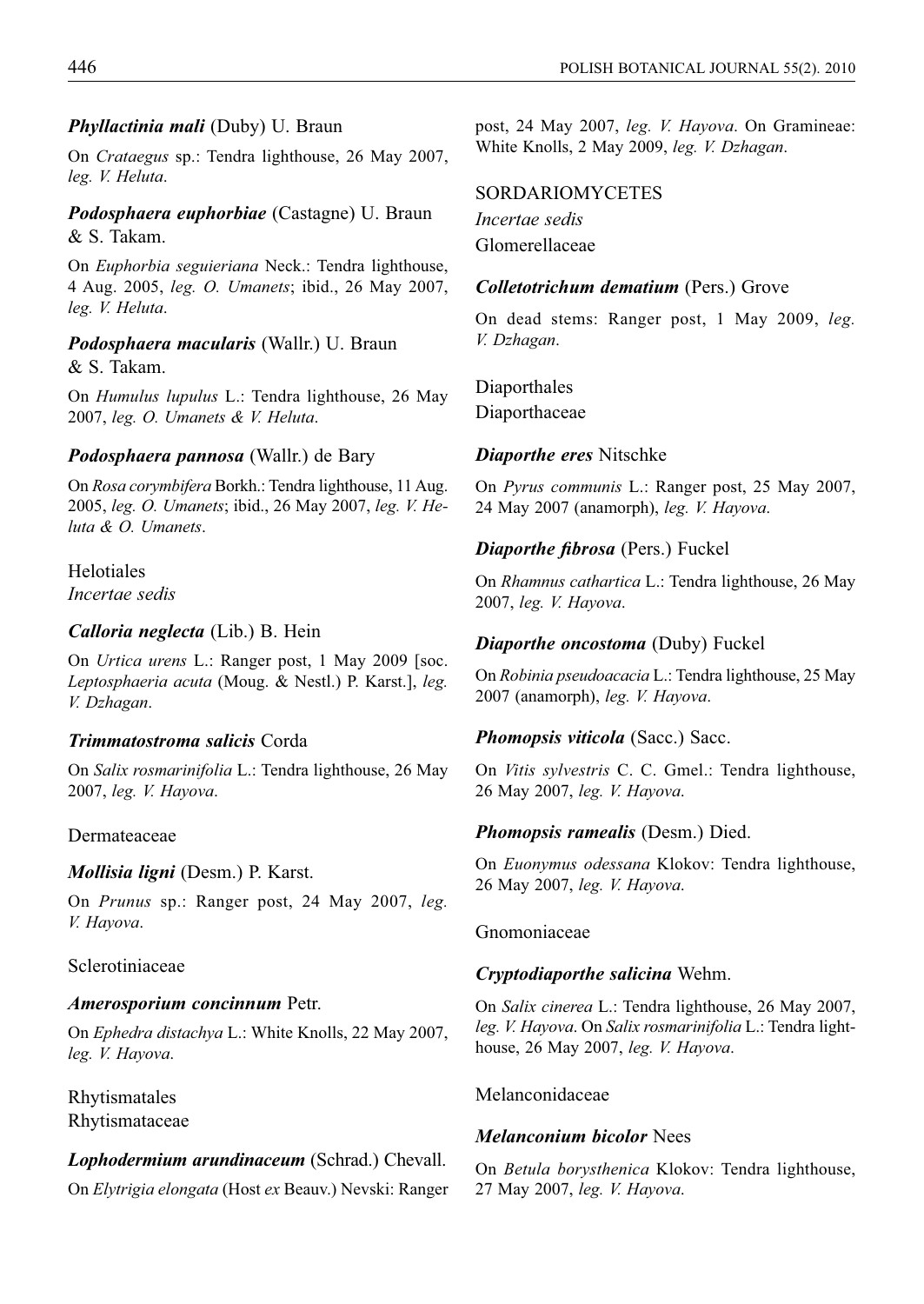# Valsaceae

## *Leucostoma cinctum* (Fr.) Höhn.

On *Pyrus communis* L.: Ranger post, 25 May 2007 (holomorph), *leg. V. Hayova*. On *Prunus* sp.: Ranger post, 24 May 2007, *leg. V. Hayova*.

## *Leucostoma persoonii* (Nitschke) Höhn.

On *Cotinus coggygria* Scop.: Tendra lighthouse, 26 May 2007 (anamorph), *leg. V. Hayova*.

## *Valsa ambiens* (Pers.) Fr.

On *Elaeagnus angustifolia* L.: Tendra lighthouse, 26 May 2007, *leg. V. Hayova*; Ranger post, 24 May 2007 (anamorph), *leg. V. Hayova*.

## *Valsa ceratosperma* (Tode) Maire

On *Prunus* sp.: Tendra lighthouse, 26 May 2007, *leg. V. Hayova*.

## *Valsa cypri* (Tul.) Tul. & C. Tul.

On *Ligustrum vulgare* L.: Tendra lighthouse, 26 May 2007 (anamorph), *leg. V. Hayova*.

## *Valsa malicola* Z. Urb.

On *Malus domestica* Borkh.: Tendra lighthouse, 26 May 2007 (anamorph), *leg. V. Hayova*.

## *Valsa salicina* (Pers.) Fr.

On *Salix rosmarinifolia* L.: Tendra lighthouse, 26 May 2007 (anamorph), *leg. V. Hayova*.

## *Valsa sordida* Nitschke

On *Populus deltoides* W. Bartram *ex* Marshall: Tendra lighthouse, 27 May 2007, *leg. V. Hayova*. On *Salix cinerea* L.: Tendra lighthouse, 26 May 2007 (anamorph), *leg. V. Hayova*.

## *Valsella diatrypa* (Fr.) Z. Urb.

On *Elaeagnus angustifolia* L.: Tendra lighthouse, 26 May 2007, *leg. V. Hayova*.

Xylariales Amphisphaeriaceae

## *Amphisphaeria vibratilis* (Fuckel) E. Müll.

On *Prunus* sp.: Ranger post, 24 May 2007, *leg. V. Hayova*.

## Diatrypaceae

## *Eutypa lata* (Pers.) Tul. & C. Tul.

On *Prunus* sp.: Ranger post, 24 May 2007, *leg. V. Hayova*. On *Swida australis* Pojark. *ex* Grossh.: Tendra lighthouse, 26 May 2007, *leg. V. Hayova*.

## *Eutypella extensa* (Fr.) Sacc.

On *Rhamnus cathartica* L.: Tendra lighthouse, 26 May 2007, *leg. V. Hayova*.

## *Eutypella prunastri* (Pers.) Sacc.

On *Prunus* sp.: Tendra lighthouse, 26 May 2007, *leg. V. Hayova*.

Hyponectriaceae

## *Pseudomassaria corni* (Sowerby) Arx

On *Swida australis* Pojark. *ex* Grossh.: Tendra lighthouse, 26 May 2007, *leg. V. Hayova*.

# BASIDIOMYCOTA

MICROBOTRYOMYCETES Microbotryales Microbotryaceae

## *Microbotryum holostei* (de Bary) Vánky

On *Holosteum umbellatum* L.: White Knolls, 2 May 2009 (epiphytoty), *leg. V. Dzhagan*.

PUCCINIOMYCETES Pucciniales Phragmidiaceae

### *Phragmidium bulbosum* (Fr.) Schltdl.

(0, I). On *Rubus caesius* L.: Tendra lighthouse, 27 May 2007, *leg. Y. Tykhonenko*.

Pucciniaceae

### *Puccinia acetosae* Barclay

(II). On *Rumex euxinus* Klokov: Tendra lighthouse, 27 May 2007, *leg. Y. Tykhonenko*.

### *Puccinia angelicae* (Schumach.) Fuckel

(II, III). On *Peucedanum latifolium* DC.: Tendra lighthouse, 26 May 2007, *leg. V. Heluta & Y. Tykhonenko*; ibid., 27 May 2007, *leg. Y. Tykhonenko*.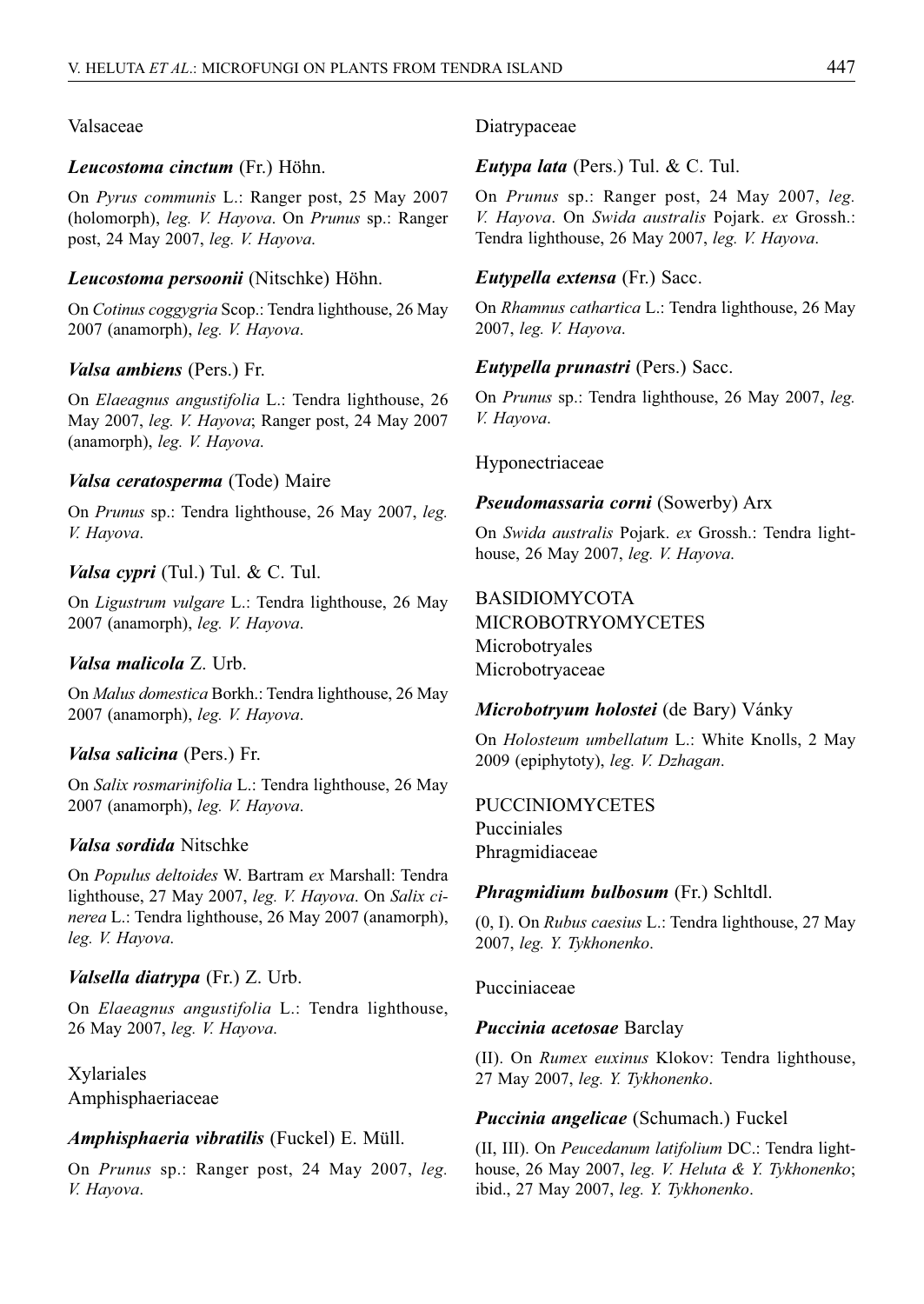## *Puccinia annularis* (F. Strauss) G. Winter

(III). On *Teucrium stevenianum* Klokov: Tendra lighthouse, 26 May 2007, *leg. Y. Tykhonenko*.

### *Puccinia calcitrapae* DC.

(II, III). On *Centaurea odessana* Prodan: Ranger post, 24 May 2007, *leg. Y. Tykhonenko*.

### *Puccinia coronata* Corda

(0, I). On *Rhamnus cathartica* L.: Tendra lighthouse, 26 May 2007, *leg. Y. Tykhonenko*.

## *Puccinia cynodontis* Lacroix *ex* Desm.

(0, I). On *Plantago lanceolata* L.: Tendra lighthouse, 26 May 2007, *leg. V. Heluta & O. Umanets*.

### *Puccinia dioicae* Magnus

(0, I). On *Centaurea odessana* Prodan: Ranger post, 24 May 2007, *leg. Y. Tykhonenko*.

### *Puccinia hieracii* (Röhl.) H. Mart.

(II). On *Picris hieracioides* L.: Ranger post, 24 May 2007, *leg. Y. Tykhonenko*.

### *Puccinia iridis* Wallr.

(0, I). On *Urtica kioviensis* Rogow.: Tendra lighthouse, 26 May 2007, *leg. Y. Tykhonenko*.

# *Puccinia minussensis* Thüm.

(0, I, III). On *Lactuca tatarica* (L.) C. A. Mey.: Ranger post, 24 and 25 May 2007, *leg. Y. Tykhonenko*; Tendra lighthouse, 26 May 2007, *leg. V. Hayova*; ibid., 27 May 2007, *leg. Y. Tykhonenko*; White Knolls, 2 May 2009, *leg. V. Dzhagan*.

### *Puccinia opizii* Bubák

(0, I). On *Sonchus palustris* L.: Ranger post, 22 May 2007, *leg. Y. Tykhonenko*; Tendra lighthouse, 26 May 2007, *leg. Y. Tykhonenko*.

### *Puccinia polygoni-amphibii* Pers.

(0, I). On *Geranium sanguineum* L.: Tendra lighthouse, 26 and 27 May 2007, *leg. Y. Tykhonenko*.

### *Puccinia recondita* Dietel & Holw.

(II, III). On *Secale sylvestre* Host: Tendra lighthouse, 26 May 2007, *leg. Y. Tykhonenko*.

### *Puccinia rugulosa* Tranzschel

(0, I). On *Peucedanum latifolium* DC.: Tendra lighthouse, 26 May 2007, *leg. V. Heluta, O. Umanets & Y. Tykhonenko*.

## *Puccinia thesii* (Desv.) Chaillet

(0, I, III). On *Thesium arvense* Horv.: Ranger post, 1 May 2009, *leg. V. Dzhagan*.

### *Uromyces cristulatus* Tranzschel

(III). On *Euphorbia seguieriana* Neck.: Tendra lighthouse, 26 May 2007, *leg. Y. Tykhonenko*.

### *Uromyces geranii* Speg.

(I, II). On *Geranium collinum* Stephan: Tendra lighthouse, 26 May 2007, *leg. Y. Tykhonenko*.

## *Uromyces laevis* Körn.

(III). On *Euphorbia seguieriana* Neck.: Tendra lighthouse, 26 May 2007, *leg. Y. Tykhonenko*.

### *Uromyces limonii* (DC.) Lév.

(I). On *Limonium meyeri* (Boiss.) Kuntze: White Knolls, 22 May 2007, *leg. Y. Tykhonenko*; Ranger post, 25 May 2007, *leg. Y. Tykhonenko*; Tendra lighthouse, 26 May 2007, *leg. V. Heluta*.

### *Uromyces striatus* J. Schröt.

(II). On *Medicago lupulina* L.: Tendra lighthouse, 26 May 2007, *leg. Y. Tykhonenko*.

Anamorphic Pucciniales

### *Aecidium euphorbiae* Link

(I). On *Euphorbia seguieriana* Neck.: Abandoned boat, 24 May 2007, *leg. Y. Tykhonenko*; Tendra lighthouse, 26 May 2007, *leg. V. Heluta & Y. Tykhonenko*.

#### USTILAGINOMYCETES

Ustilaginales Melanotaeniaceae

### *Melanotaenium cingens* (Beck) Magnus.

On *Linaria genistifolia* (L.) Mill.: Ranger post, 1 May 2009, *leg. V. Heluta & Y. Tykhonenko*.